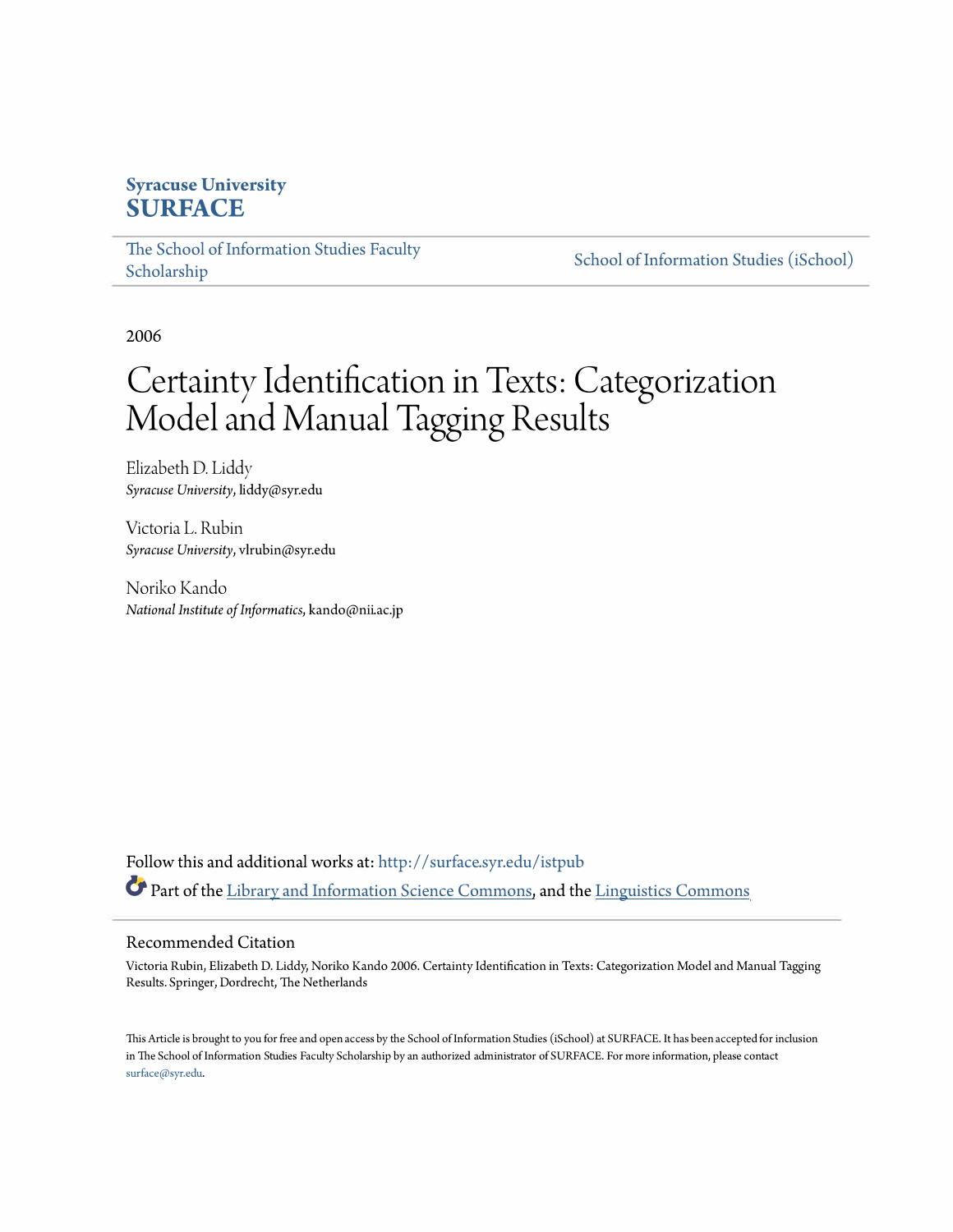Chapter X

# **Certainty Identification in Texts: Categorization Model and Manual Tagging Results.**

# **Victoria L. Rubin**

*Syracuse University School of Information Studies Center for Natural Language Processing Syracuse University Syracuse, NY 13244-1190, USA*  **Email: vlrubin@syr.edu** 

#### **Elizabeth D. Liddy**

*Syracuse University School of Information Studies Center for Natural Language Processing Syracuse University Syracuse, NY 13244-1190, USA*  **Email: liddy@syr.edu** 

#### **Noriko Kando**

*National Institute of Informatics 2-1-2 Hitotsubashi, Chiyoda-ku Tokyo 101-8430, Japan*  **Email: kando@nii.ac.jp** 

#### **Abstract**

This chapter presents a theoretical framework and preliminary results for manual categorization of explicit certainty information in 32 English newspaper articles. Our contribution is in a proposed categorization model and analytical framework for certainty identification. Certainty is presented as a type of subjective information available in texts. Statements with explicit certainty markers were identified and categorized according to four hypothesized dimensions - level, perspective, focus, and time of certainty.

The preliminary results reveal an overall promising picture of the presence of certainty information in texts, and establish its susceptibility to manual identification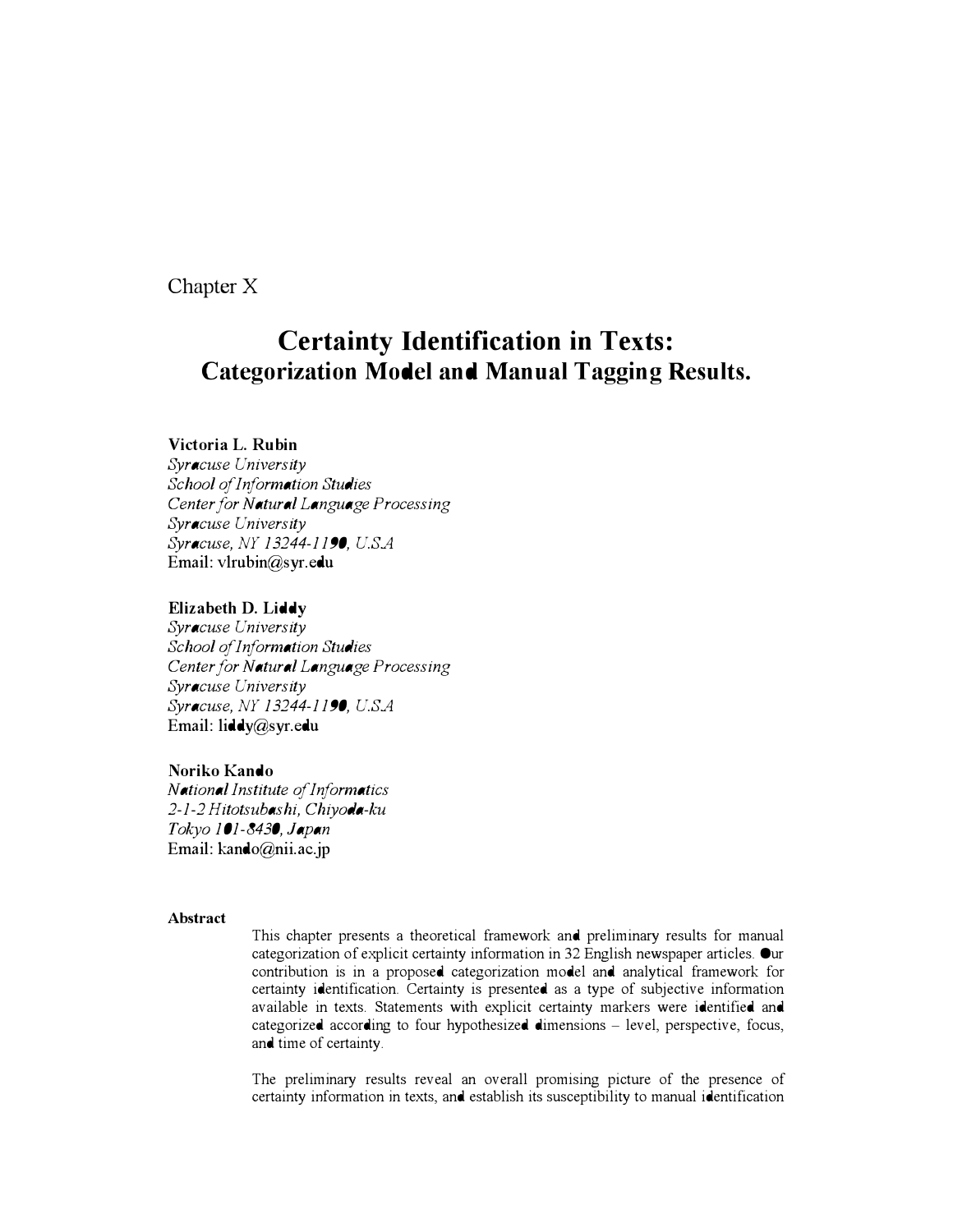within the proposed four-dimensional certainty categorization analytical framework. Our findings are that the editorial sample group had a significantly higher frequency of markers per sentence than did the sample group of news stories. For editorials, high level of certainty, writer's point of view, and future and present time were the most populated categories. For news stories, the most common were high and moderate levels, directly involved third party's point of view, and past time. These patterns have positive practical implications for automation.

**Keywords:** certainty, certainty identification, certainty categorization model, subjectivity, manual tagging, natural language processing, linguistics, information extraction, information retrieval; uncertainty, doubt, epistemic comments, evidentials, hedges, hedging, certainty expressions; levels of certainty, point of view, annotating opinions; newspaper article analysis, analysis of editorials.

# **1 Analytical Framework**

# **1.1 Introduction: What is Certainty Identification and Why is it Important?**

The fields of Information Extraction (IE) and Natural Language Processing (NLP) have not yet addressed the task of certainty identification. It presents an ongoing theoretical and implementation challenge. Even though the linguistics literature has abundant intellectual investigations of closely related concepts, it has not yet provided NLP with a holistic certainty identification approach that would include clear definitions, theoretical underpinnings, validated analysis results, and a vision for practical applications. Umavelling the potential and demonstrating the usefulness of certainty analysis in an information-seeking situation is the driving force behind this preliminary research effort.

Certainty identification is defined here as an automated process of extracting information from certainty-qualified texts or individual statements along four hypothesized dimensions of certainty, namely:

- what degree of certainty is indicated **(LEVEL),**
- whose certainty is involved **(PERSPECTIVE),**
- what the object of certainty is **(Focus),** and
- what time the certainty is expressed (TIME).

Some writers consciously strive to produce a particular effect of certainty due to training or overt instructions. Others may do it inadvertently. A writer's certainty level may remain constant in a text and be urmoticed by the reader, or it may fluctuate from statement to statement and blatantly attract readers' attention. There may be evident traces of such writers' behavior that may become apparent upon a closer examination with a systematic theoretical framework. The difficulty is to discern such traces at the discourse, syntactic, semantic, and lexical levels, wherever such explicit information is available and to be able to recognize these explicit markers with a series of NLP algorithms.

The importance of assessing how certain writers are about their statements is evident, especially in the stream of constantly updated news reports. Readers want to know, for instance, how sure writers or experts might be about public policy changes, about a possibility of a political or a financial turmoil, about what the government's intentions are regarding interest rates or about chances of coup d'etats versus peaceful transfers of power.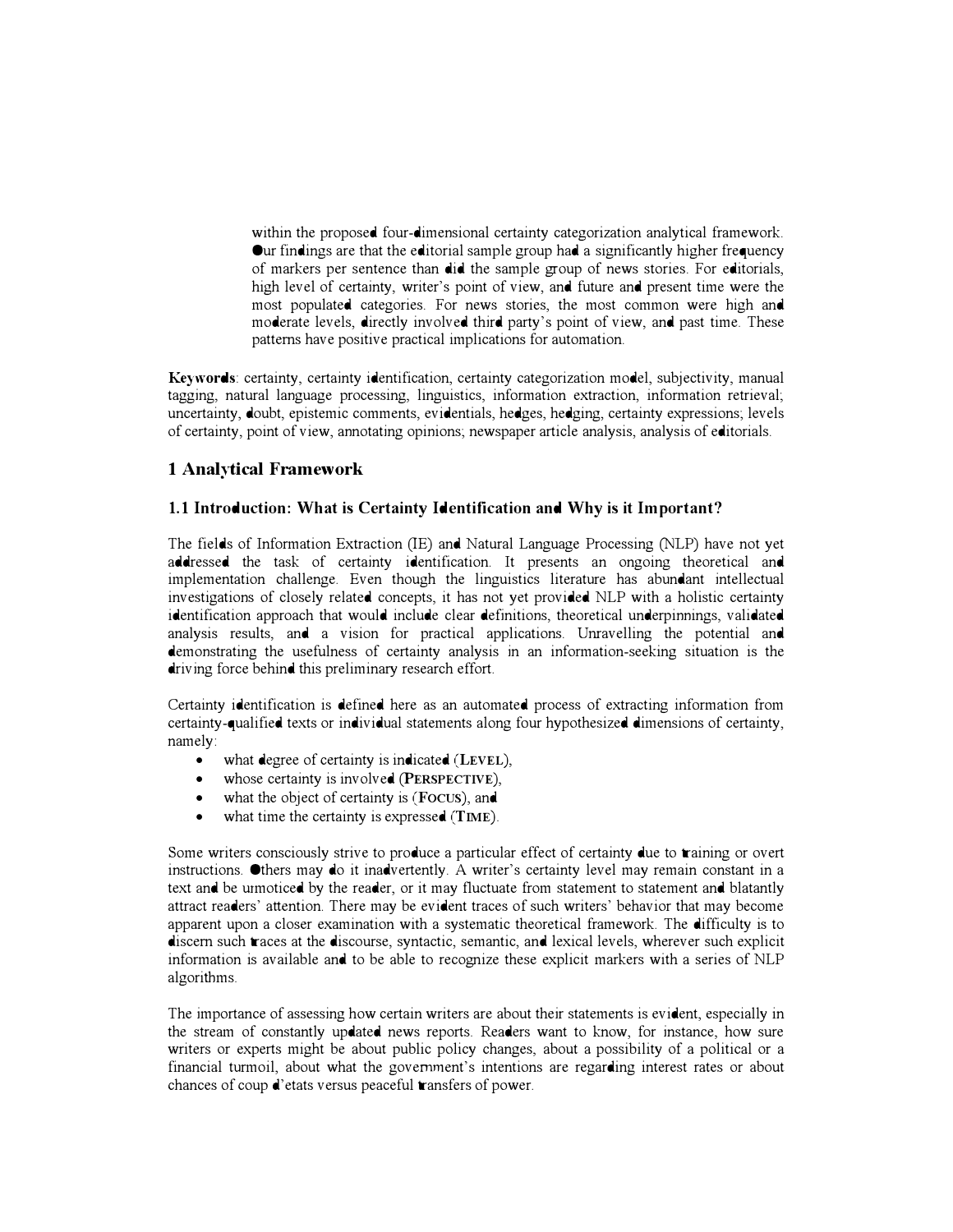Recognizing such certainty assessments would **traditionally** be considered a task for humans. While humans may rely to some extent on the big picture as obtained from world knowledge and prior experience, much certainty information comes from linguistic coding in texts and may be accessible to a systematic analysis with the help of NLP algorithms. Combined with the capabilities of an IE system, the task of linguistic de-coding of certainty information could then be handled successfully automatically, and the results could be presented to users for confirmation and possible modifications.

#### **1.2 Certainty, Explicit Certainty Markers, and Closely Related Concepts**

A typical dictionary definition of certainty is "the quality or state of mind of being free from doubt, especially on the basis of evidence" (Merriam-Webster 2004). The notion of certainty in the context of this chapter incorporates a full spectrum of certainty states ranging from doubt to complete conviction in the truth of a statement. There are several related concepts that have been previously addressed in NLP and linguistics literature: subjectivity, modality, evidentiality, and hedging. This section reports on how these closely related linguistic concepts are interpreted to define certainty, and concludes with a list of terms that are considered to be explicit certainty markers.

# *1.2.1 Subjectivity*

This study departs from the notion of subjectivity. Certainty is a type of subjectivity identifiable in texts. Subjectivity has been defined in NLP as "aspects of language used to express opinions and evaluations" (Wiebe 1994, 2000, Wiebe et al. 2001). Cognitive Grammar describes subjectivity as "a part of the conceptual structure of information that lies behind linguistic 'packaging"' (Mushin 2001). Uncertainty, or certainty in terms of this chapter, is the speculative type of subjectivity (Wiebe 2000) that is analogous to the other types of subjectivity for which manual and automated tagging has proven to be a feasible NLP task (Wiebe et al. 2001).

Subjectivity tagging is considered particularly relevant for the news report geme (Wiebe et al. 2001). When developing news report schemata components for an automated text structurer, Liddy et al. (1993) noted that subjectivity, or objectivity, as an attribute in texts, deserved special attention. They observed that binary distinctions of statements (e.g., '+ subjective' or ' subjective') may not be sufficient to adequately represent micro-level similarities and distinctions in texts. In addition, discourse components may have multiple dimensions embedded in each of the concept labels (Liddy et al. 1995). This study further explores dimensions of certainty in written news reports and editorials.

# *1.2.2 Epistemic Comments and Modality*

Certainty can also be seen as a variety of epistemic modality expressed through epistemic comments. One type of epistemic comment is certainty expressions (e.g., *probably, perhaps, undoubtedly*) that provide clues to the writer's certainty or assessment of the truth of a statement and qualify a writer's attitude towards expressed knowledge. Epistemic comments reflect epistemic modality, which is described in Functional Linguistics as a writer's assumptions or assessments of possibilities expressed in statements, specifically regarding confidence in the truth of the expressed propositions (Coates 1983). Writer's confidence in the truth is synonymous with certainty. In other words, certainty is a writer's assessment of the truth of the statement.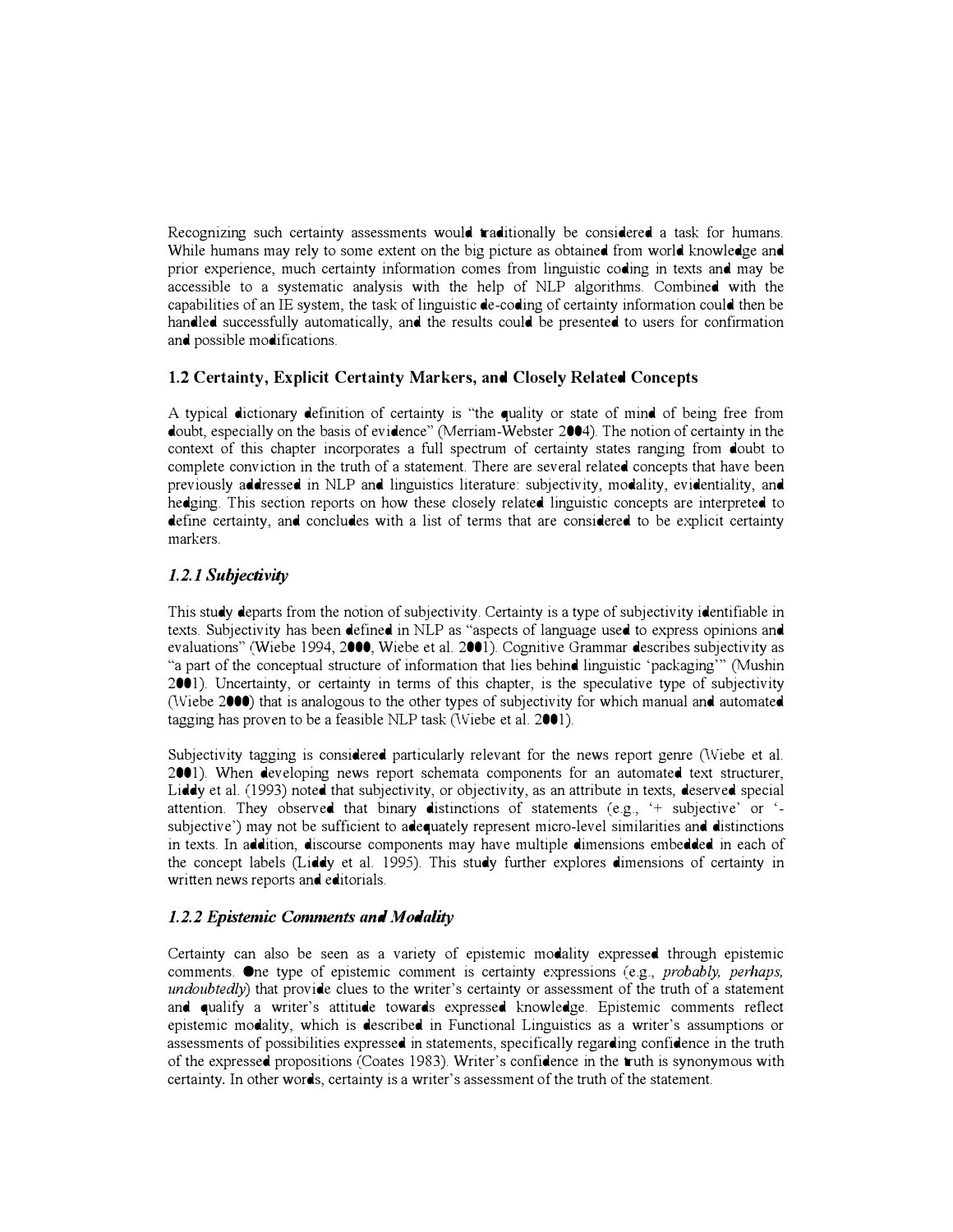# *1.2.3 Evidentials and other Reportive Means*

Certainty, in particular in languages other than English, can be expressed by means of evidentials that reveal a degree of reliability of expressed information. English resorts to other reportive means, such as attributive adverbials (e.g., *supposedly, allegedly)* and reporting verbs (e.g., *claim, suggest).* 

Evidentials were originally narrowly described as "suffixes expressing subjective relations ... those expressing subjective knowledge" (Mushin 2001) and later understood as a semantic category that specifies type of source of information. Based on her comparison of Macedonian, Japanese and English corpora, Mushin (2001) concluded that English lacks clear grammatical markers of evidentiality, and that most types of English discourse are "faceless" in the sense of lacking epistemic evaluation in a grammatical inventory of reportive suffixes or other purely grammatical manifestations. However, she comes to a promising conclusion that English compensates for such lack of reportive means by other identifiable means by which speakers express, for instance, that the story they are telling was the product of someone else's telling. In particular, she notes that English does have a rich inventory of adverbials of "propositional attitude" (Mushin 2001).

Choice of reporting verbs depends on how strongly the writer wants to be aligned with the reported source (Hyland 1998). Bergler et al. (2004) also hypothesize that the description of the source and the choice of the attributive or reporting verbs can in fact express the writer's level of confidence in the attributed material. Such verbs can be used "both, to bolster a claim made in the text already, or to distance the author from the attributed material, implicitly lowering its credibility" (Anick & Bergler, 1992, cited in Bergler et al., 2004).

In the same line of evidential semantics research, Chafe (1986) suggested a model that addresses reliability of knowledge expressed through evidentials. Knowledge was broadly defined as "the basic information whose status is qualified in one way or another by markers of evidentiality", where the notion of evidentiality extends beyond evidence and can be as inclusive as any "attitude" toward knowledge" (Chafe 1986). In other words, he suggests different statuses that reveal reliability of expressed information: "People are aware, though not necessarily consciously aware, that some things they know are *surer bets for being true than others,* that not all knowledge is equally reliable." This is what is called "certainty" in this chapter. Chafe continues: "Thus, one way in which knowledge may be qualified is with an expression indicating the speaker's assessment of its *degree of reliability,* the likelihood of its being a fact." Chafe's degrees of reliability can be expressed in English through propositional attitude adverbials (in Mushin's terms), which is the same as epistemic comments (in Coates' terms), or explicit certainty markers in this chapter's terms.

# *1.2.4 Hedges and Other Terminologyfor Explicit Certainty Markers*

The term traditionally associated with linguistic uncertainty, especially in scientific writing, 1s hedging. Hedging was introduced by Lackoff (1972) and has generally been defined as "words whose job is to make things more or less fuzzy". In Hyland (1998) hedging refers to "any linguistic means used to indicate either a) a lack of commitment to the truth value of an accompanying proposition, or b) a desire not to express that commitment categorically." In research articles, hedges are "a crucial means of presenting new claims for ratification and are among the primary features which shape the research article as the principle vehicle for new knowledge" (Hyland 1998).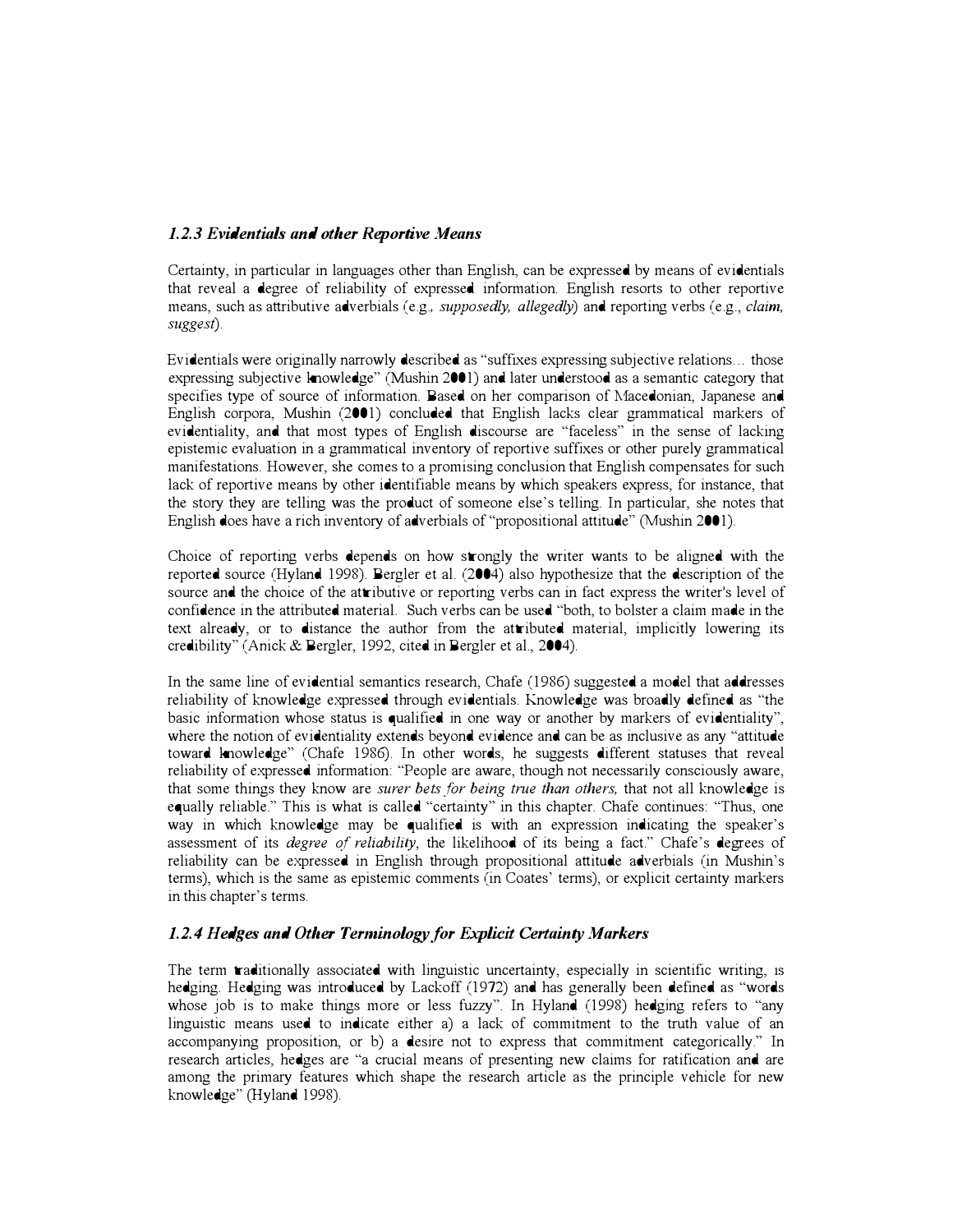Hyland (1998) identifies several categories of the way hedges can be expressed in everyday speech and scientific writing. The following surface lexical markers are used to attenuate strength of utterance: epistemic adjectives, epistemic adverbs, lexical verbs, auxiliary verbs, prosody, tag questions, and verbal fillers. Syntactic markers include *if*-clauses of condition and concessions, contrastive markers (e.g., *nevertheless),* and passivization (e.g., *it can be questioned).* Several other devices are classified as hedges particular to scientific writing only: hedging quantities for purposeful imprecision, admitting to lack of knowledge, citing a source, and referring to limitations (of the model, experimental conditions, or methods) (Hyland 1998).

Thus, hedging is a device that indicates lack of commitment to the statement, reveals scepticism, expresses caution, or displays an open mind about a proposition. In this study hedges classify statements into low or moderate levels of certainty. Several other linguistic means of a writer's assessment of knowledge such as shields, approximators (Lackoff 1972), understatements, and tentatives; as well as intensifiers (Cappon 2000), emphatics (Holmes 1990), boosters and assertives (Searle 1979) are considered to be explicit certainty markers of varying certainty levels.

In summary, certainty is viewed as a type of subjective information available in texts and a form of epistemic modality expressed through explicitly-coded linguistic means. Such devices as subjectivity expressions, epistemic comments, evidentials, reporting verbs, attitudinal adverbials, hedges, shields, approximators, understatements, tentatives, intensifiers, emphatics, boosters, and assertives, often overlap in their definitions, classifications, and lexical representations in English. In essence, they perform the same role for the purpose of this study. They explicitly signal presence of certainty information that covers a full continuum of writer's confidence, ranging from uncertain possibility and withholding full commitment to statements to a confident necessity, reassurance, and emphasizing of the full commitment to statements. For the purpose of this study, these devices are all called explicit certainty markers.

In the remainder of the paper, we develop a certainty categorization model, report on preliminary results, and conclude with outlined challenges and applications.

# **2 Proposed Certainty Categorization Model**

Expressing some degree of certainty in language is inevitable, just as one is bound to have a spatial angle of vision. Certainty is generally understood to be a pragmatic position rather than a grammatical feature. Banfield (1982) observed that subjectivity, a closely related concept, is a spatial notion by nature, and in language, it is taken to be located in a speaker. While it is questionable whether truly objective statements may exist, it seems even less likely that a statement may exist without a degree of certainty in the presented information. Each statement should potentially reveal a particular pragmatic position, or a level of certainty, but not all of them are explicitly marked. The commonly used declarative mood of stating facts and opinions may have an implied certainty level without any explicit indication that would be considered identifiable for Information Extraction purposes. Statements with implicit certainty levels are not discussed under the current categorization model, they are grouped into a separate category of no identifiable explicit certainty information.

The proposed certainty categorization model distinguishes 4 dimensions for explicit certainty. The certainty level is the first and most important dimension. The other three are perspective, focus,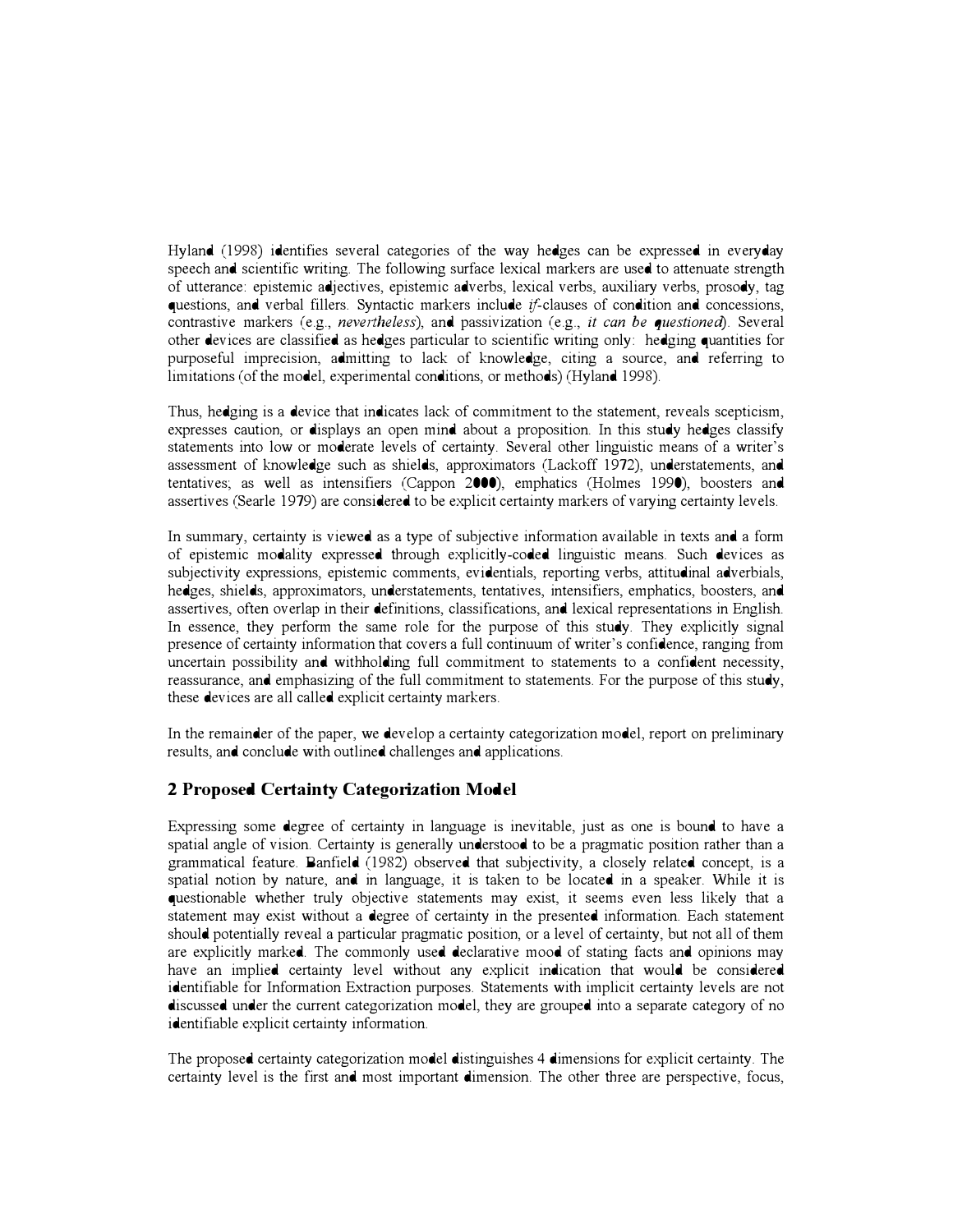and time (Figure 1). Each dimension is subdivided into several categories which creates 72 possible dimension-category combinations (4 levels by 3 perspectives by 2 foci by 3 times).

| <b>Four-Dimensional</b><br><b>Certainty Categorization Model</b> |                                                                        |                                                                                  |                                                                                                        |  |  |  |  |  |
|------------------------------------------------------------------|------------------------------------------------------------------------|----------------------------------------------------------------------------------|--------------------------------------------------------------------------------------------------------|--|--|--|--|--|
| D1: LEVEL                                                        | <b>D2: PERSPECTIVE</b>                                                 | D3: FOCUS                                                                        | D4: TIME                                                                                               |  |  |  |  |  |
| Absolute                                                         | Writer's<br><b>Point of View</b>                                       | Abstract<br>Information                                                          | <b>Past Time</b><br>(i.e. completed,                                                                   |  |  |  |  |  |
| High                                                             | Reported<br><b>Point of View</b><br>Directly involved                  | $(e.g.$ opinions,<br>judgments, attitudes,<br>beliefs, emotions,<br>assessments, | recent in the past)<br><b>Present Time</b><br>(i.e. immediate,<br>current.<br>incomplete,<br>habitual) |  |  |  |  |  |
| Moderate                                                         | $3rd$ parties (e.g.<br>witnesses, victims)                             | predictions)<br>Factual                                                          |                                                                                                        |  |  |  |  |  |
| Low                                                              | Indirectly<br>involved<br>$3rd$ parties (e.g.<br>experts, authorities) | Information<br>(e.g. concrete facts,<br>events,<br>states)                       | <b>Future Time</b><br>(i.e. predicted,<br>scheduled)                                                   |  |  |  |  |  |

*Figure 1. Four-Dimensional Certainty Categorization A1odel with the Four Hypothesized Dimensions (across) and Their Categories (down).* 

#### **2.1 First Dimension: Certainty Level**

The concept of certainty seems to fall inherently into levels. We suggest the division of the certainty level dimension into four categories - absolute, high, moderate, and low. The excerpts below exemplify decreasing degree of certainty from absolute certainty in the first example to low certainty in the last one. The explicit certainty markers are highlighted in bold. Having an explicit certainty marker that places a statement into one of the levels of certainty, is what distinguishes a certainty-qualified statement from a non-marked one.

(1) Eventually, however, auditors will almost certainly have to form a tough self*regulatory body that can oversee its members' actions... (ID=e24.18)* 

*(2) ... but clearly an opportunity is at handfor the rest of the world to pressure both sides to devise a lasting peace based on democratic values and respect for human rights. (ID<sup>=</sup>e22.6)* 

(3) That fear now seems exaggerated, but it was not entirely fanciful.  $(ID= e4.8)$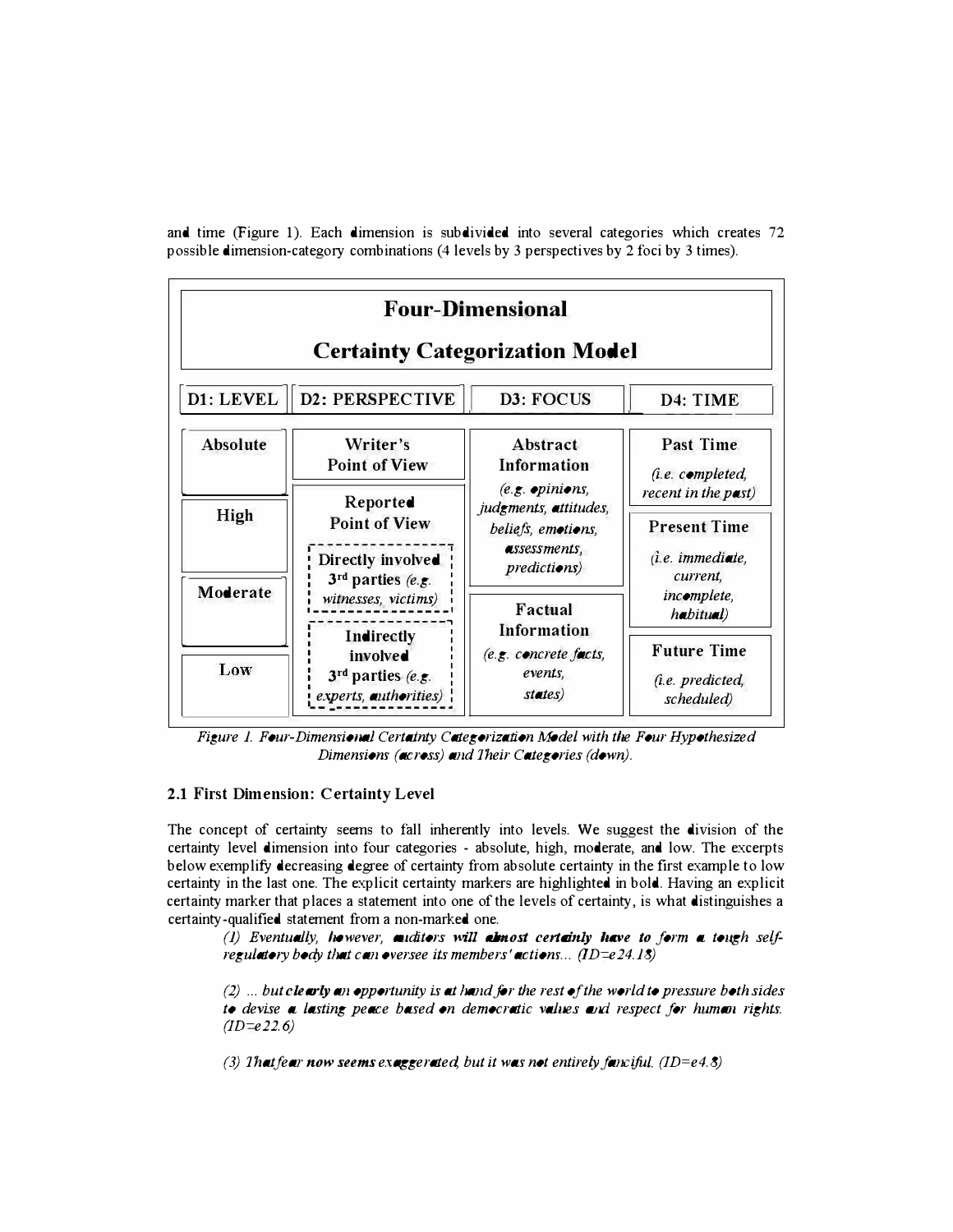*(4)* So *far the presidential candidates are more interested in talking about what a surplus might buy than in the painful choices that lie ahead.*  $(ID = e3.7)$ 

#### **2.2 Second Dimension: Perspective**

The second dimension in Figure 1, the certainty perspective, separates the certainty point of view into the writer's and the reported points of view. The writer's certainty refers to the experiencer of certainty at the time of writing a statement as exemplified below.

*(5) More evenhanded coverage of the presidential race would help enhance the legitimacy of the eventual winner, which now appears likely to be Putin.*  $(D = e8.14)$ 

The certainty is clearly attributed to the writer in the example above. A practical question is whether third parties' voices can be isolated from the author's since they are presented through the author's prism.

Reported point of view can refer to either individuals or organizations. It is divided into two subcategories. First, those of directly involved third parties, such as victims, witnesses, and survivors, are direct event participants, who are either present at the described event or whose life is directly affected by the events. Second, those of indirectly involved third parties, are such as experts, authorities, and analysts, who are tangentially related to the event in professional or other capacities.

*(6) The Dutch recruited settlers with an advertisement that promised to provide them*  with slaves who "would accomplish more work for their masters,  $(D = e27.13)$ 

*(7) The historian Ira Berlin, author of "Many Thousands Gone," estimates that one slave perished for every one who survived capture in the African interior .. (ID=e27.8)* 

In the first example the writer reports on the certainty of the group of direct participants, the Dutch; and in the second example, the writer cites another expert's opinion.

The writer's certainty as expressed in text should not be confused with the reader's certainty that the text is believable. The writer's certainty about his or her own and others' assertions is captured in texts. The reader's certainty is related to the numerous factors which inform his or her own subjectivity, or point of view. The former is accessible for analysis since it has a written record, but the latter is less tangible and may reflect high inter-personal variability. Thus, the reader's certainty is out of scope for this study, as this inquiry focuses on the writer's certainty model and its multi-dimensional complexity in the newspaper context.

#### **2.3 Third Dimension: Certainty Focus**

The third dimension, the certainty focus, is divided into abstract and factual information in the narrative. The term focus is used in van Dijk's (1981) localized selection sense as the referent, or the object, subject, or topic of conversation that is being talked about, or predicated upon in a particular localized syntactic unit, such as a sentence or clause.

Abstract information may include judgments, opinions, attitudes, beliefs, moral principles, and emotions. Usually such statements, as in the example below, reflect an idea that does not represent an external reality, but rather a hypothesized world, existing only in someone's mind, and separated from embodiment or object of nature.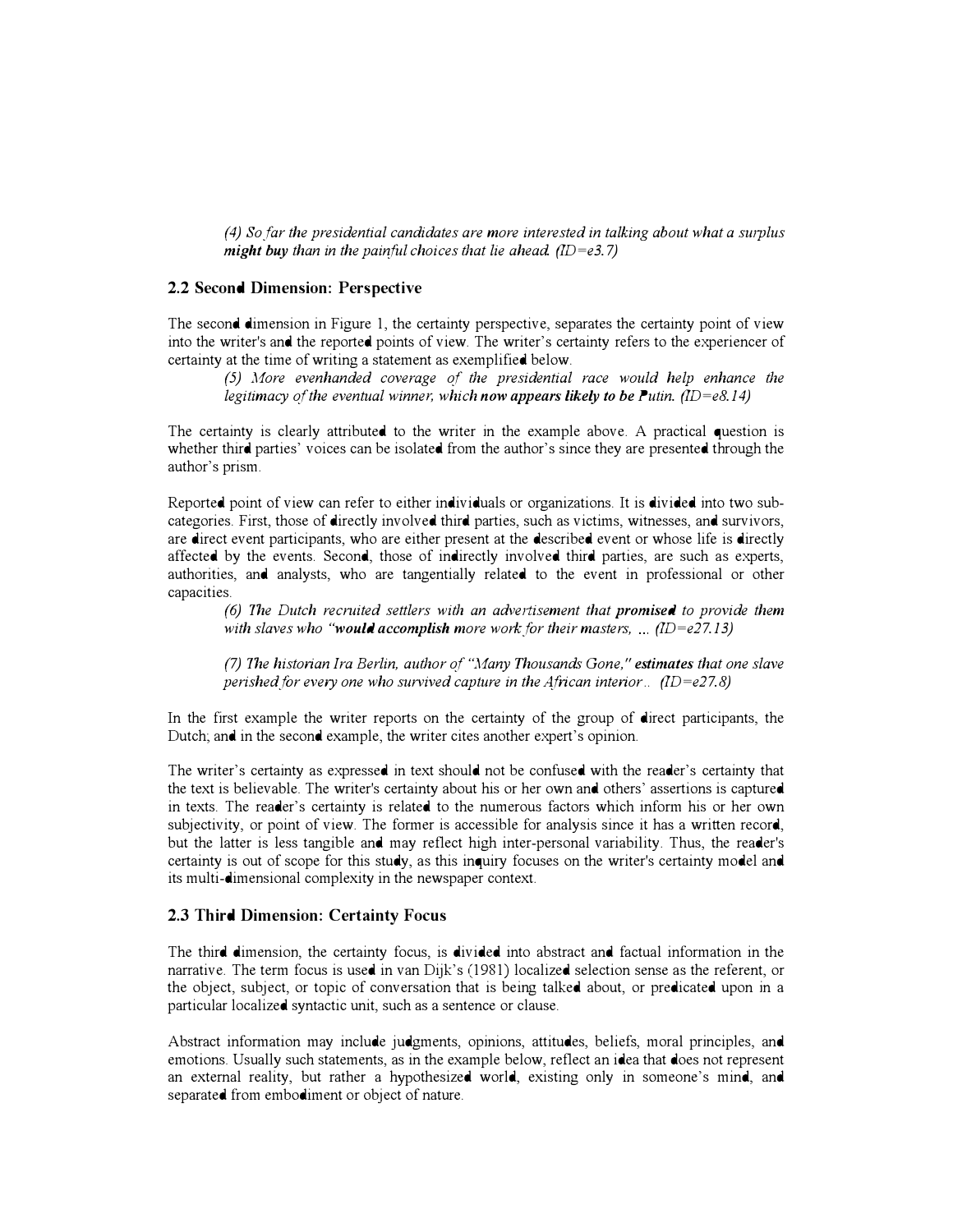*(8) In Iraq, the first steps must be taken to put a hard-won new security council resolution on arms inspections into effect. (ID=e8.12)* 

Factual information contains reports of states or events, evidence, and known facts. It is usually based on facts that have an actual existence in the world of events.

*(9) The settlement may not fully compensate survivors for the delay in justice,*   $(D=e14.19)$ 

#### **2.4 Fourth Dimension: Time**

The fourth dimension accounts for relevance of time (past, present and future) to the moment when the article was written. The past naturally includes completed or recent states or events; the present is current, immediate, and incomplete states of affairs; and the future is predictions, plans, warnings, and suggested actions. The time dimension is relevant since certainty of the predictions into the future, for instance, may alter an action plan for someone who is reviewing certainty analysis information in a systematic way, as business or intelligence analysts may do.

# **3 Empirical Study**

In order to obtain a preliminary sense of the nature and frequency of certainty markers in text, we conducted a pilot study.

#### **3.1 Research Questions**

The goals of the study were to empirically determine:

- 1. if the sample data support the hypothesized four dimensional categorization model,
- 2. if so, which categories are most and least frequent for a sample of English news articles,
- 3. if the data do not support the model, how the categorization might be enhanced,
- 4. whether there are differences in certainty distributions between editorials and news stories, overall and per hypothesized category,
- 5. how many perceived categories of certainty can be distinguished within each dimension.

#### **3.2 Data**

We manually analyzed 32 articles published in *the New York Times* during the first week of January 2000 (from the AQUAINT Corpus of English Texts). This constitutes a total of 685 sentences, excluding headlines. The topics of the sample articles varied - the editorials included discussions of political leaders, presidential and state government campaigns, the economic and financial situations in US, Croatia, and Angola, recent historical discoveries, pharmaceutical consumer alerts, and the role of the Internet and computers in everyday lives. The news included reports on the misnumbering of *New York Times* issues, on the controversy around the millennium and Y2K bug, and women's basketball.

#### **3.3 Analysis Methods**

The data were analyzed manually at the sentence-level by one coder, the first author. If a sentence contained explicit certainty information markers, it was decomposed along each certainty dimension by answering questions such as "What is the certainty level?" and "Whose perspective is being presented?" The number of occurrences of markers per article were totalled and adjusted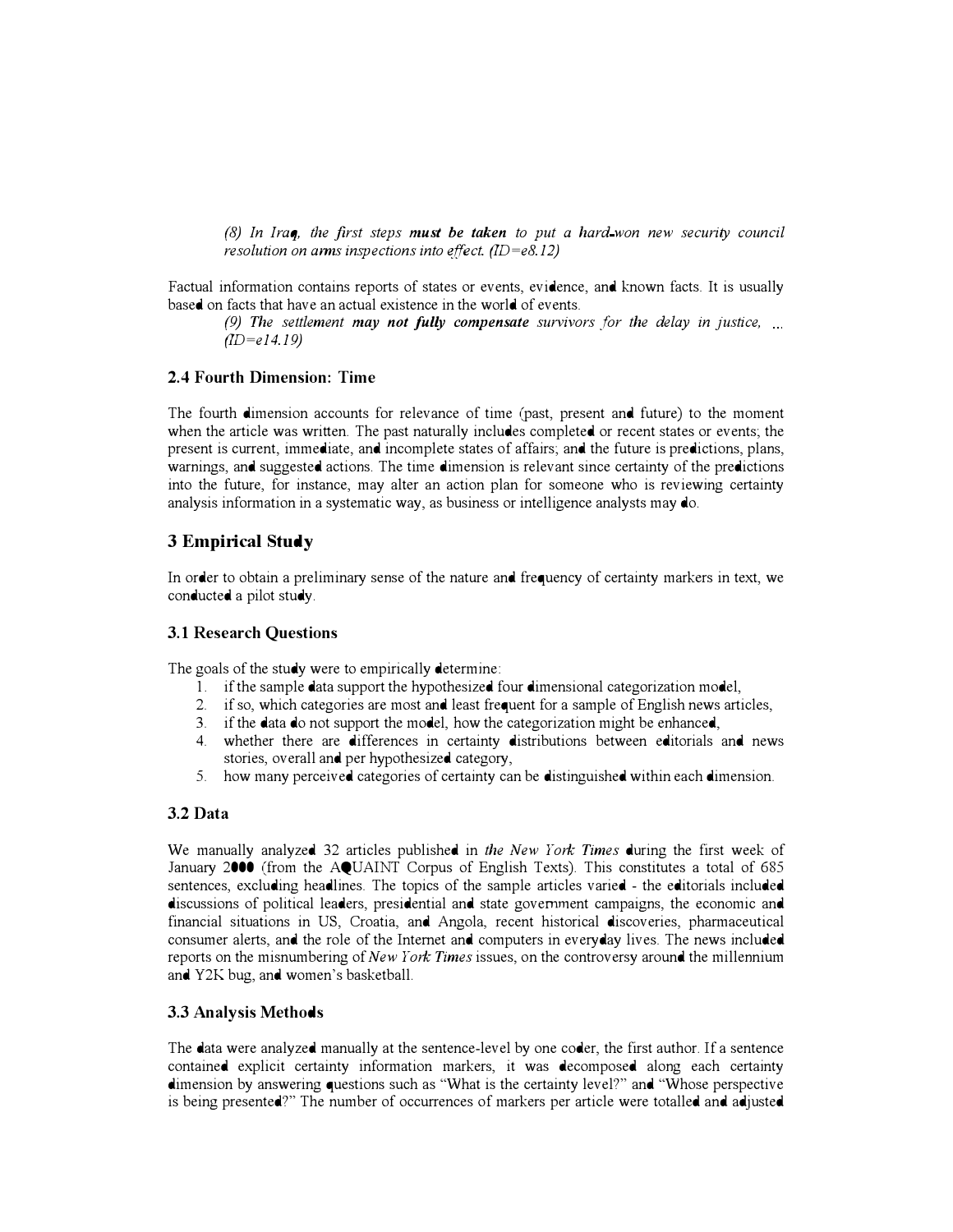for article sentence length, resulting in one frequency score per article. The length of explicit certainty markers was not pre-determined.

First, we were interested in an overall frequency of occurrence of explicit certainty markers across all of the data. Second, we identified whether the two sample groups, editorials and news stories, had significantly different means. Third, we looked at the overall distribution of frequency scores (in markers per sentence) per category within each dimension. For instance, were there more occurrences of high or low levels of certainty on average? Fourth, for the editorial sample, we identified the least and most frequent combinations out of 72 possible dimension-category combinations. And last, we assessed whether the data easily fell into the hypothesized categories.

#### **3.4 Results and Discussion**

#### *3.4.1 Certainty Markers Frequency Distributions in Two Sample Groups*

In the total set of 32 articles (685 sentences), an average of 0.53 explicit certainty markers per sentence were identified. Identified certainty markers included but were not limited to *it was not even clear that, remains to be seen, don't believe they will, not necessarily, we thought, estimated, seems exaggerated, would probably have to, is expected to,* and *will almost certainly have to.* 

The sample group of 28 editorials (564 sentences) contained more explicit certainty markers per sentence  $(M=0.6, SD=0.26)$  than the sample group of 4 news stories (121 sentences;  $M=0.46, SD$  $= 0.04$  markers per sentence). This difference was statistically significant,  $p = 0.0056$ , two-tailed heteroscedastic t-test.

Within three dimensions, level, perspective, and time, average frequencies of occurrence of explicit certainty markers per sentence differed from category to category, as well as between sample groups.

#### *3.4.2 Certainty Frequency Distributions in the Level Dimension*

Table 1 shows that, of all possible level categories, the high certainty level contained most markers per sentence (0.33). Here is an example sentence from an editorial, that falls into the category of high certainty:

*(10) The crowd cheering the opening of the Erie Canal in 1824 knew that the city would forever be transformed, Wal/ace notes. (ID=e2 8.19, certainty level* **=** *high)* 

In an automated implementation, the Information Extraction frame would receive a value of "high" in the certainty level slot, as shown above. The explicit certainty markers are in bold as in the rest of the data samples throughout the chapter.

|                 |               | <b>Editorials Sample Group</b> | <b>News Stories Sample Group</b> |                   |  |  |
|-----------------|---------------|--------------------------------|----------------------------------|-------------------|--|--|
|                 | Mean, markers | St. dev., markers              | Mean, markers                    | St. dev., markers |  |  |
| <b>LEVEL</b>    | per sentence  | per sentence                   | per sentence                     | per sentence      |  |  |
| <b>Absolute</b> | 0.07          | 0.09                           | 0.03                             | 0.05              |  |  |
| <b>High</b>     | 0.33          | 0.17                           | 0.19                             | 0.09              |  |  |
| Moderate        | 0.17          | 0.14                           | 0.20                             | 0.15              |  |  |
| Low             | 0.04          | 0.06                           | 0.04                             | 0.05              |  |  |

*Table I. Distribution of Markers Per Sentence in the Four Level Categories.*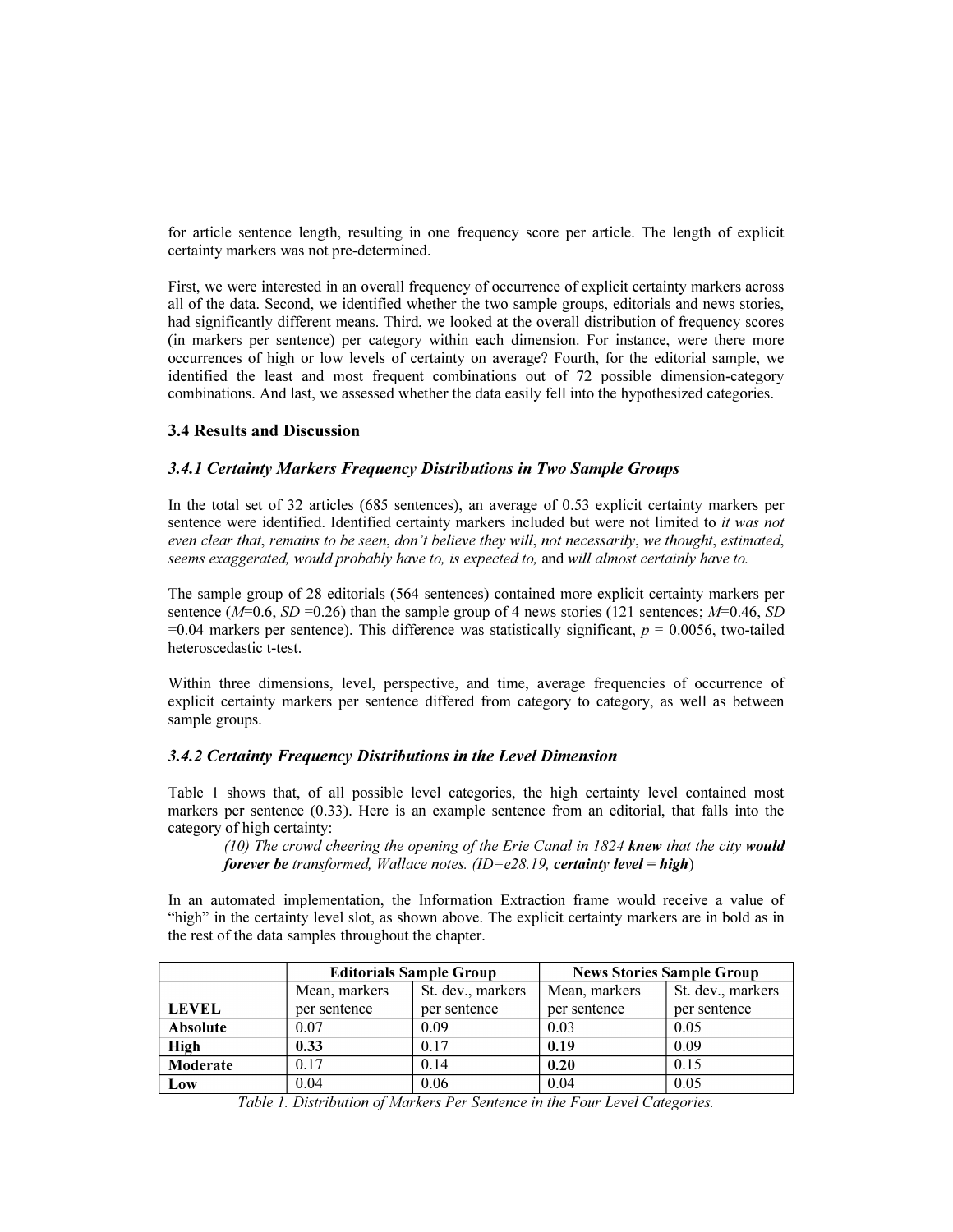*In news stories, both high and moderate levels of certainty were the two most prominent levels (approximately 0.2 markers per sentence). An example of the moderate level of certainty follows:* 

*(11) But as midnight closed in, the streets teemed with people and there seemed to be little left of the anxiety over terrorist attacks that prompted the mayor of Seattle last week to cancel a major outdoor celebration around the city's famed Space Needle. (ID <sup>=</sup>n3. 9, certainty levele<sup>=</sup> moderate)* 

#### *3.4.3 Certainty Frequency Distributions in the Perspective Dimension*

*Table 2 demonstrates that in editorials certainty from the writers' points of view is expressed more commonly (0.43 mean markers per sentence) than certainty of third parties (0. 13 and 0.04), as is expected.* 

|                    |               | <b>Editorials Sample Group</b> | <b>News Stories Sample Group</b> |                   |  |  |
|--------------------|---------------|--------------------------------|----------------------------------|-------------------|--|--|
|                    | Mean, markers | St. dev., markers              | Mean, markers                    | St. dev., markers |  |  |
| <b>PERSPECTIVE</b> | per sentence  | per sentence                   | per sentence                     | per sentence      |  |  |
| Writer's           | 0.43          | 0.23                           | 0.46                             | 0.40              |  |  |
|                    |               |                                |                                  |                   |  |  |
| $3rd$ directly     | 0.13          | 0.13                           | 0.24                             | 0.11              |  |  |
| involved party's   |               |                                |                                  |                   |  |  |
| $3rd$ indirectly   | 0.04          | 0.06                           | 0.05                             | 0.06              |  |  |
| Involved party's   |               |                                |                                  |                   |  |  |

*Table 2. Distribution of Markers Per Sentence in the Three Perspective Categories.* 

*Consider that even though this example sentence talks about a third party, the expressed certainty actually belongs to the writer:* 

*(12) He also ought to urge France and Russia to persuade Saddam Hussein to accept the resolution.* (ID=e8.d4:: perspective = writeres point of view)

*We also observed that in news stories attention shifts to the certainty of the directly involved third parties (0.24) such as presidential candidates, political leaders, a Cuban orphan and his family, and just a person waiting for a flight at the airport whose direct words are cited below:* 

 $(13)$  "1 *think it will probably be*  $OK$ *...* "  $(ID = n4.23)$ , perspectives *directly involved third partye's point of view)* 

*The indirectly involved third parties are rather rare and usually occur in the form of experts' opinions, sometimes cited as well. For instance, economists' points of view rendered below reflect their certainty, and the writer may or may not be sure about that statement:* 

*(14) Most economists believe Alan Greenspan is more responsible for the economy's spectacular performance than Congress, Presidents Bush and Clinton or any other identifiable factor. (ID <sup>=</sup>e9.1, perspective = indirectly involved third partye's point of view)* 

*The difficulty for automation will likely be in correctly interpreting the writer's intended use of the experts' opinions. Sometimes the reference to the source is vague but it is quite clear that the expressed certainty is the writer's:* 

*(15) Although some research suggests that some supplements can produce positive health effects, there have also been cases where people have been made ill by*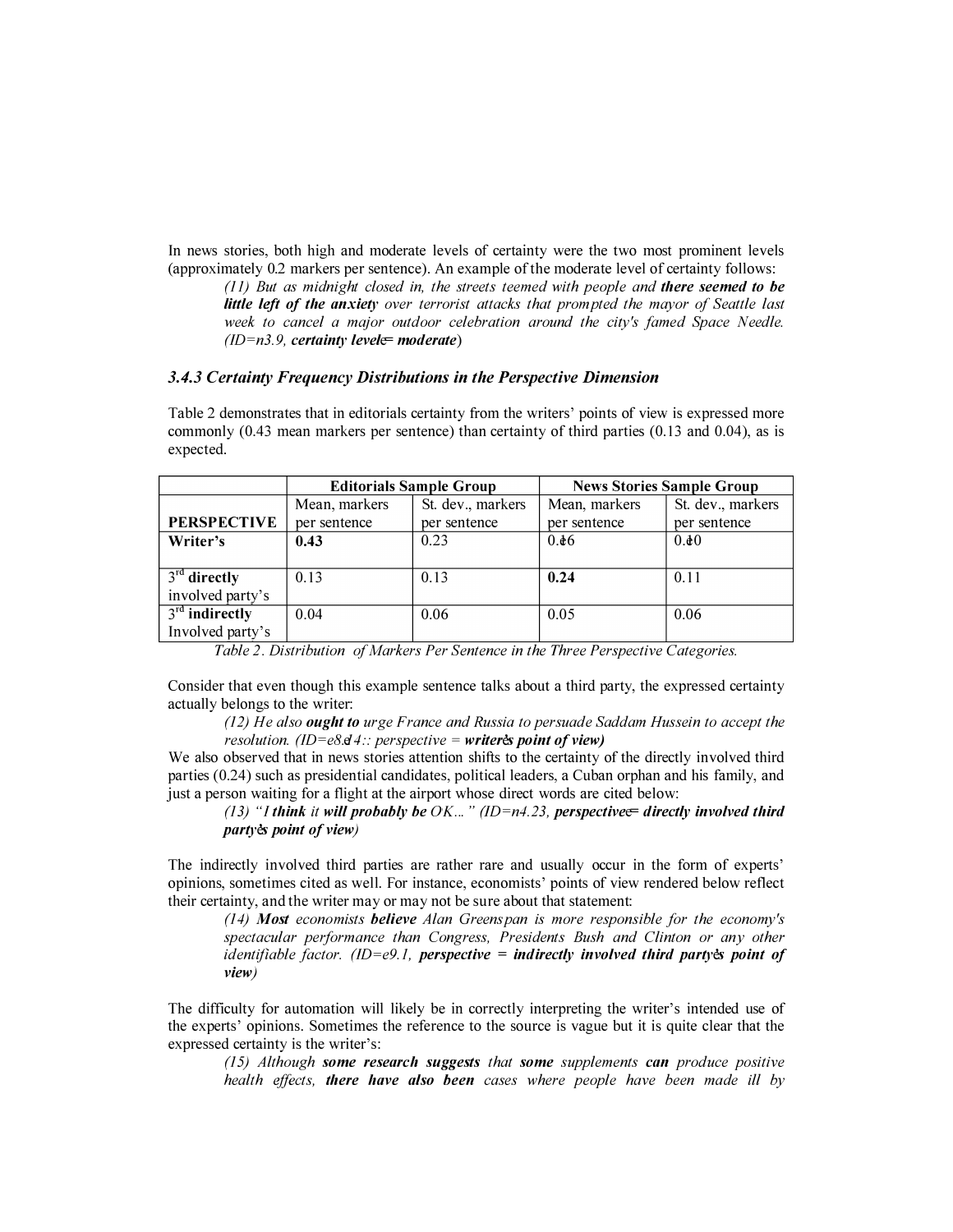*supplements, or their conditions have become worse ... (IDe=e28.e3, perspectivee<sup>=</sup> writere's point of view)* 

#### *3.4.4 Certainty Frequency Distributions in the Focus and Time Dimensions*

Table 3 demonstrates that abstract and factual foci of certainty were approximately evenly *distributed in editorials (0.33 and 0.27) and in news stories (0.23), even though the editorial sample group had a larger deviation from the mean compared to the news stories.* 

|              |               | <b>Editorials Sample Group</b> | <b>News Stories Sample Group</b> |                   |  |  |
|--------------|---------------|--------------------------------|----------------------------------|-------------------|--|--|
|              | Mean, markers | St. dev., markers              | Mean, markers                    | St. dev., markers |  |  |
| <b>FOCUS</b> | per sentence  | per sentence                   | per sentence                     | per sentence      |  |  |
| Abstract     | 0.33          | 0.20                           | 0.23                             | 0.05              |  |  |
| Factual      | 0.27          | 0.49                           | 0.23                             | 0.09              |  |  |

|  |  |  |  | Table 3. Distribution of Markers Per Sentence in the Two Focus Categories. |
|--|--|--|--|----------------------------------------------------------------------------|
|  |  |  |  |                                                                            |

*As for the time dimension, it is not surprising that certainty analysis captures the news stories' tendency to report events in the past (0.20, as opposed to 0. 11 and 0. 14, as seen in Table 4).* 

|               |               | <b>Editorials Sample Group</b> | <b>News Stories Sample Group</b> |                   |  |  |
|---------------|---------------|--------------------------------|----------------------------------|-------------------|--|--|
|               | Mean, markers | St. dev., markers              | Mean, markers                    | St. dev., markers |  |  |
| <b>TIME</b>   | per sentence  | per sentence                   | per sentence                     | per sentence      |  |  |
| Past          | 0.14          | 0.12                           | 0.20                             | 0.11              |  |  |
| Present       | 0.24          | 0.18                           | 0.11                             | 0.05              |  |  |
| <b>Future</b> | 0.22          | 0.16                           | 0.14                             | 0.09              |  |  |

*Table 4. Distribution of Markers Per Sentence in the Three Time Categories.* 

*Editorials' tendency to state opinions about current and predicted events also becomes apparent. An example from a news story about millennium flight cancellations refers to a piece of factual information with certainty expressed by the experts in the past:* 

*(16) The failure lasted only about 30 minutes and had no operational effect, the FAA said, adding that it was not even clear that the problem was caused by the date change. (ID=n4. I 9, time = past)* 

*An example from editorials demonstrates an abstract writer's assessment in the present:* 

*(1 7) Whatever happens next, these candidates have shown that one-on-one debates really can give voters a choice on issues and on leadership temperament as well. (ID <sup>=</sup>el 6.18, timee<sup>=</sup> present)* 

*Also, many editorials had a closing statement in the last paragraph that contained some certainty markers that either urged action or expressed an overall opinion statement in the form of a prediction, such as shown below:* 

*(18) There will be problems along the way, but the Internet will likely change the way America does business far beyond the habits of holiday shoppers. (ID <sup>=</sup>e2.e22, time = future)* 

*The presence of data in each category suggests that the categorization model is viable when applied manually. Now a gold standard and a codebook of rules can be created for an inter-coder agreement study and further automation of the process. High frequency of explicit certainty markers in some categories emphasizes where linguistic analysis should be concentrated to cover the majority of certainty expression cases.*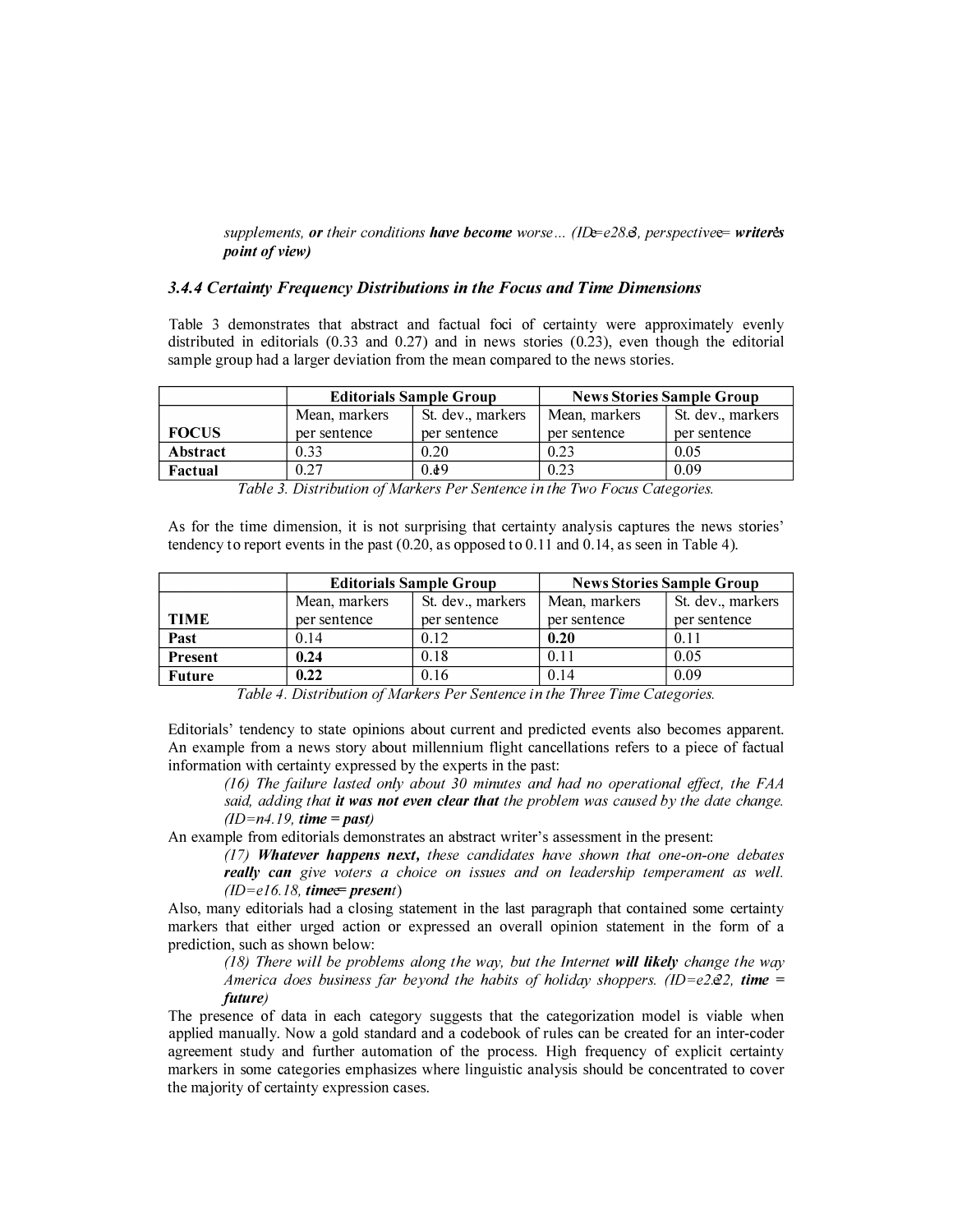### *3.4.5 Certainty Marker Occurrences in Dimension-Category Combinations*

*Table 5 shows the distribution of occurrences of explicit certainty markers for combinations of categories from the four dimensions for the larger of the two sample groups, editorials. The table is to be read by cross-referencing the two dimensions in columns (focus and level) with the two dimensions in rows (perspective and time). For instance, absolute level of writer's certainty about abstract information in the past only happened once, while in the present it occurred 18 times. The table forms 72 possible combinations (4 levels by 3 perspectives by 2 foci by 3 times), plus an additional category ("None") that recorded the occurrence of statements containing no explicit certainty information (289 sentences). In total, there were 624 occurrences certainty-qualified sentences and non-qualified sentences, while the editorial sample group contained 564 sentences. This means that 335 certainty markers were assigned to 275 sentences. The difference of 60 occurrences is explained by a special treatment of complex sentences. The unit of analysis was generally a sentence; but complex sentences were split into two or more simple sentences, if each simple sentence expressed a different idea qualified by a distinct certainty marker.* 

| <b>FOCUS</b>                  |             |                            | <b>Abstract Information</b>    |                     |                |                                  | <b>Factual Information</b> |                |                |       |
|-------------------------------|-------------|----------------------------|--------------------------------|---------------------|----------------|----------------------------------|----------------------------|----------------|----------------|-------|
|                               |             |                            |                                |                     |                | <b>LEVEL</b>                     |                            |                |                |       |
| <b>PERSPECTIVE</b>            | <b>TIME</b> | Abs.                       | High                           | Mod.                | Low            | Abs.                             | High                       | Mod.           | Low            |       |
|                               |             |                            |                                |                     |                |                                  |                            |                |                | Total |
| Writeres                      | Past        |                            | 8                              | 10                  |                |                                  | 12                         | 11             |                | 43    |
|                               | Present     | 18                         | 29                             | 16                  | 8              |                                  | 13                         | 10             |                | 95    |
|                               | Future      | 13                         | 25                             | 12                  | 2              | 2                                | 27                         | 12             | 3              | 96    |
| 3 <sup>rd</sup><br>Indirectly | Past        |                            | 8                              | 4                   |                |                                  | 11                         | 2              |                | 26    |
| Involved                      | Present     | 2                          | 3                              | 2                   |                |                                  | 7                          | 5              |                | 21    |
| Arty                          | Future      |                            | 8                              |                     |                |                                  | 11                         | $\overline{2}$ | $\overline{2}$ | 26    |
| $3rd$ Directly                | Past        |                            | 3                              |                     | $\overline{2}$ |                                  | $\overline{4}$             |                |                | 10    |
| Involved                      | Present     |                            | 2                              | 4                   |                |                                  | 4                          | 2              |                | 13    |
| Party                         | Future      |                            |                                |                     |                |                                  |                            |                |                | 5     |
| <b>NONE</b>                   |             |                            |                                |                     |                |                                  |                            |                |                | 289   |
| Total<br>$-11 - -2$           |             | 35<br>$\sim$ $\sim$ $\sim$ | 86<br>$\overline{\phantom{a}}$ | 50<br>$\sim$ $\sim$ | 13             | $\overline{\mathcal{L}}$<br>$-1$ | 94<br>$\sim$ $\sim$        | 44<br>$\sim$   | 8              | 624   |

*Table 5. Certainty Markers Count of Occurrences in the Editorials Sample Group.* 

*Of the 72 possible combinations, 15 combinations were rather typical in editorials. Three had an unusually high representation in editorials. These combinations are writer's high level of certainty about abstract information in the present or future, such as predictions and current assessments,*  which had 29 and 25 occurrences respectively. There were also 27 occurrences of writer's future *high level certainty factual predictions, stating with high certainty what will happen in the future.*  The remaining 12 combinations accounted for the majority of occurrences (between 10 and 18).

Additionally, 35 combinations were found to be rare in editorials, with  $\leq 8$  occurrences in our *data; for instance, low level of writer's certainty about present or future factual information had 1 and 3 occurrences respectively. The remaining 22 combinations did not have any representation in our data. For instance, directly involved third parties' low level of certainty about abstract information in either past, present or future were never found.* 

*The observed distribution is consistent with the goal of editorials to state opinions, inevitably with different levels of certainty. It directs us to the combinations that cover the majority of explicit certainty markers and provide guidance in automating the categorization.*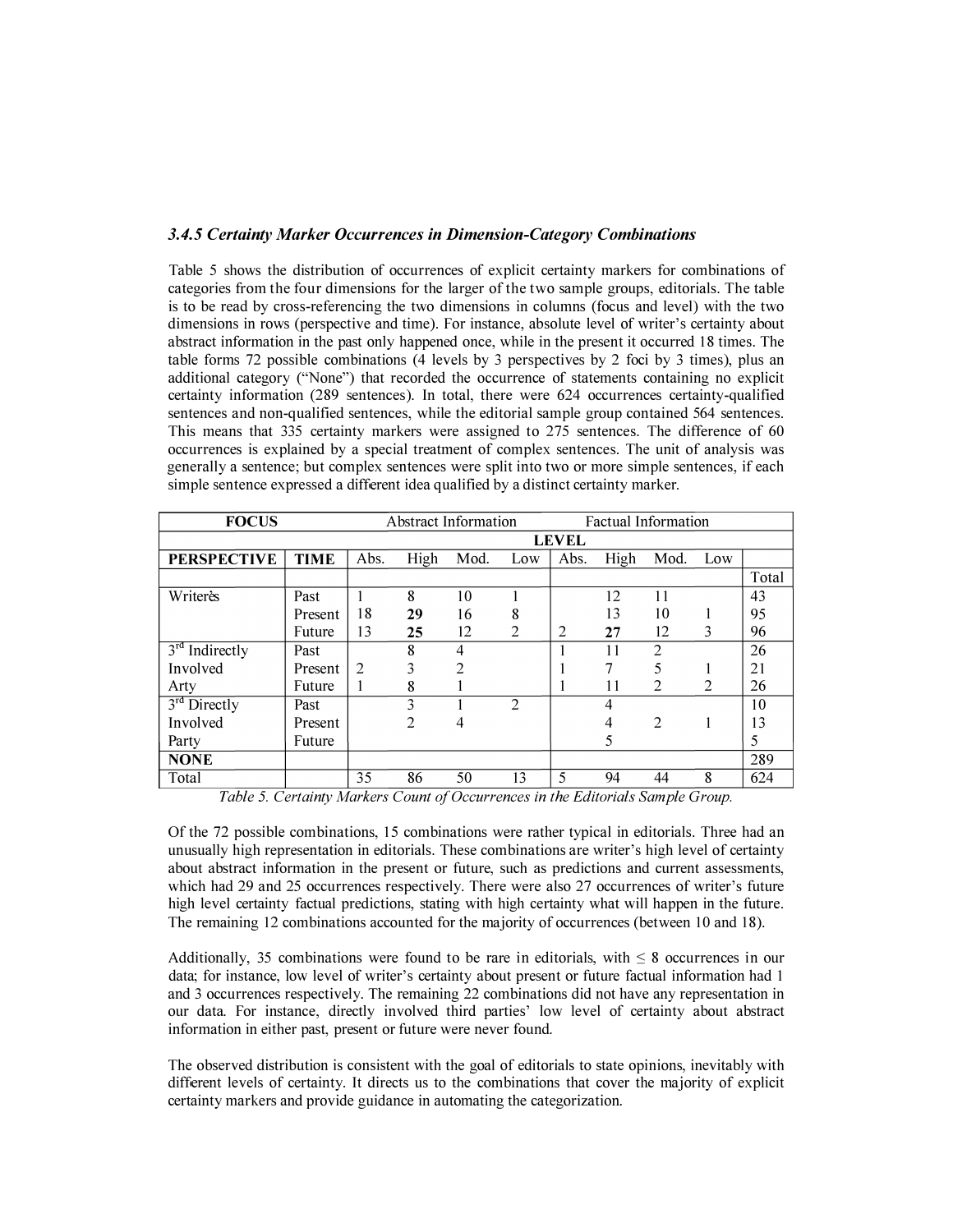# *3.4. 6 Challenges*

One criterion for deciding whether the sample data support the hypothesized model is "ease-of-fit" experienced by the coders when analyzing the data, in other words, whether the data landed naturally or had to be forced into the allotted categories within each dimension. Our coder found the easiest dimension for categorization to be time. The only adjustment that had to be made was an expansion of the notion of present time to include regular or habitual actions. It was also noted that certainty level categorization may include an additional fifth category of uncertainty in the model refinements. Currently, we have made no distinction between low certainty and uncertainty.

The dimension of perspective, on the other hand, is sufficiently granular and, depending on application, could even be collapsed into two main categories: the writer's and third party's point of view. The benefit of distinguishing a rather rare category of third indirectly involved party's perspective is for when we are particularly interested in, let's say, experts' certainty. The experts could also be sub-divided into groups of political, economic, media-related, religious expertise and influence that can be identified with NLP and IE tools.

The distinction of focus into factual and abstract information presented the most difficulties for annotation due to fuzzy boundaries between known facts and opinions. The focus was considered factual when an event or state of affairs was clearly mentioned. Othenvise, the focus was considered abstract and further sub-categorized into a type of opinion, judgment, or emotion, such as fear, a warning, an assessment, or a conviction, the details of which are not herein reported.

As concluded in most pilot studies, the annotation could be improved with a clearer set of guidelines and definitions. All of the hypothesized categories in the model are not final and are open to further refinement, as the data analysis proceeds and the theoretical framework stabilizes. In addition, the uneven sizes of the two sample groups (editorials and news reports) presented a statistical challenge. In the future, we will distribute our manual tagging efforts evenly. The first author will incorporate some of the above-mentioned refinements into her doctoral thesis.

The proposed model makes several assumptions and raises several philosophical and practical issues. For instance, we are assuming that uncertainty is expressed due to doubt on the basis of evidence (by our definition), thus we do not make a distinction between truly being uncertain and appearing to be uncertain. There may be other desired reasons for appearing to be uncertain, such as the psychological effect of non-aggression, the social politeness effect, the humbling effect of hedged speech, and practical concerns for avoiding liabilities. Identifying these pragmatic functions of uncertainty is currently out of scope of the study, but poses a challenge for future automated identification. Another problem is literal interpretation of the identified clues. For instance, the word "certain" itself has an alternate meaning of "definite but not specified". Our model does not include this meaning, but the issue of contextual disambiguation still persists.

# **4 Applications**

The categorization, and the resulting linguistic clues and patterns for most frequent categories, will serve as a starting point for a certainty identification module in an intelligence analyst's question and answering system. This model will be applied to identifying and extracting perceived certainty of specified writers or reported third parties relative to topics of interest.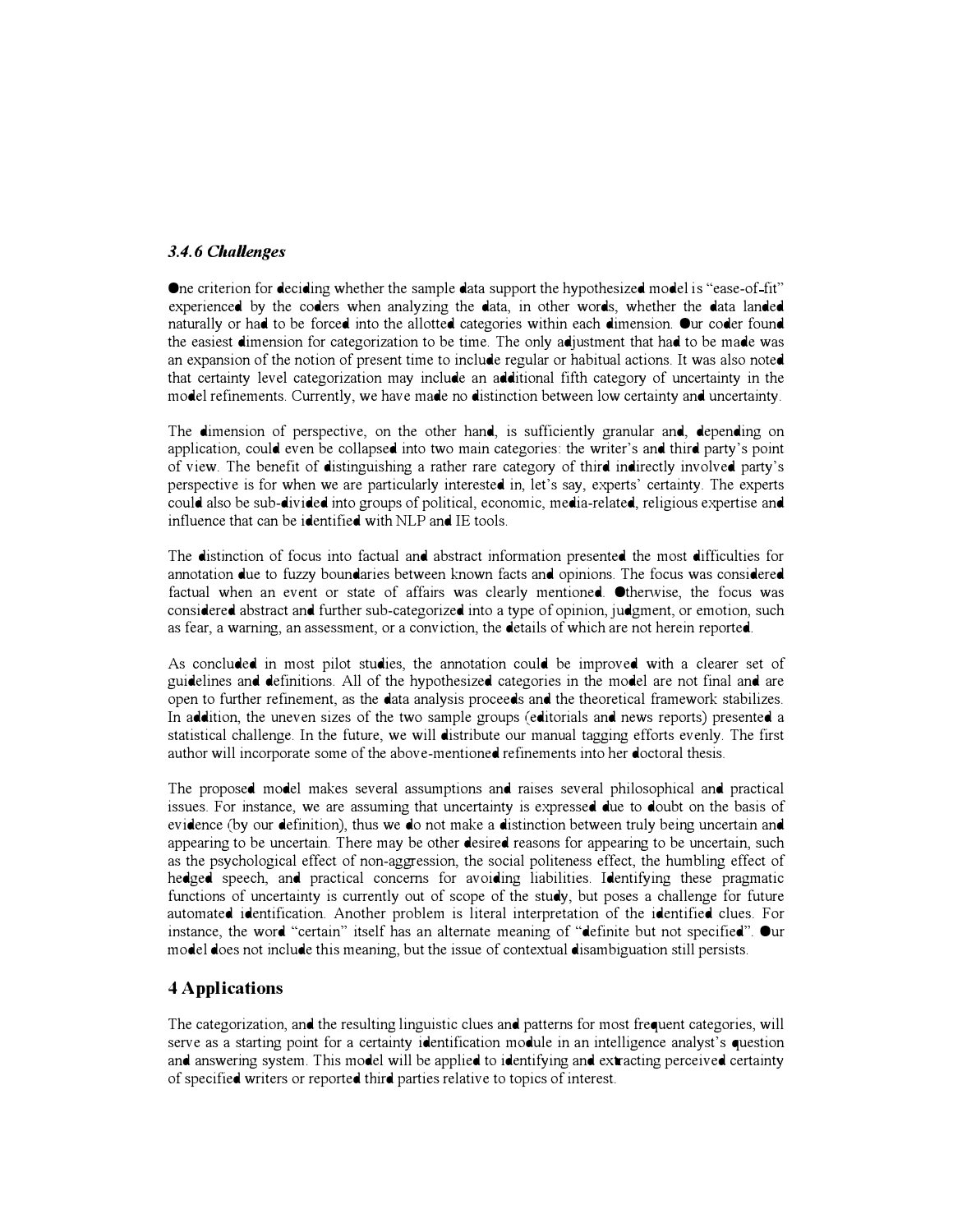The nature of government or business analysts' work requires time and effort to look through enormous amounts of raw textual information such as news reports or editorials in order to find answers to their questions. Traditional search systems can normally alleviate analysts' load by retrieving texts by key words or phrases. State-of -the-art QA systems can usually localize the best answers and provide them in the form of short answers, best paragraphs, or best-fit full documents. But none of these current methods incorporate certainty of the text.

Certainty analysis, in addition to the QA-application, will add an extra level of sophistication that may assist analysts by alerting them in advance of, or at the time of, retrieval of the certainty of the information in the responses. For instance, data can be analyzed by a set of user-specified parameters from the refined and validated certainty model. An implemented system could be capable of providing users with alerts that warn the user of extreme levels of certainty, multiple levels of certainty in the same texts, absence or presence of certainty-qualified statements, change of certainty levels. A cross-document summary could trace changes in certainty over time. The goal is to make raw data searchable by natural language certainty-oriented questions such as *"How certain were President Bush's statements about presence of weapons of mass destruction in Iraq in 2003 compared to 2004?"* The answers can be provided in QA system answer style - a flexible number of either best short answers, or most relevant paragraphs, or most relevant documents.

In addition, the collection of certainty expressions may become input data to machine learning algorithms for certainty identification and extraction. It also may suggest a new way of automating geme identification based on differences in markers per sentence frequencies and category distributions. Also, the study results capture current trends in newspaper writing, and are potentially useful as a set of suggestions on how to convey a desired level of certainty.

#### **5 Conclusions and Future Work**

Our contribution is in a proposed categorization model and analytical framework for certainty identification. The results of this pilot study reveal an overall promising picture of the presence of certainty information in texts, and establish the ability to manually identify and categorize individual statements according to the proposed certainty model.

Generally, our findings are that editorials had a significantly higher frequency of markers per sentence than did the news stories. For editorials, high level of certainty, writer's point of view, and future and present time were the most populated categories. For news stories, the most common were high and moderate levels, directly involved third party's point of view, and past time. We are interested in conducting further data analysis per geme within newspaper articles since we have established that the frequency distribution differs depending on geme. This may have implications for automated geme identification. We will use insights from previous work on geme classification (Liddy et al. 1995, Kanda 1996).

For editorials, of the possible 72 combinations, the high level of certainty from the writer's point of view expressed abstractly in the present and the future, and expressed factually in the future were most common; 12 combinations were typical; 35 were rather rare; and 22 never occurred. These results shed light on where the majority of lexical, semantic and syntactic patterns can be expected during linguistic analysis of editorials for automating the categorization.

The sample data fit relatively well into the pre-defined categories. Some categories, such as the certainty level, can still be further refined with finer distinctions. The focus dimension will require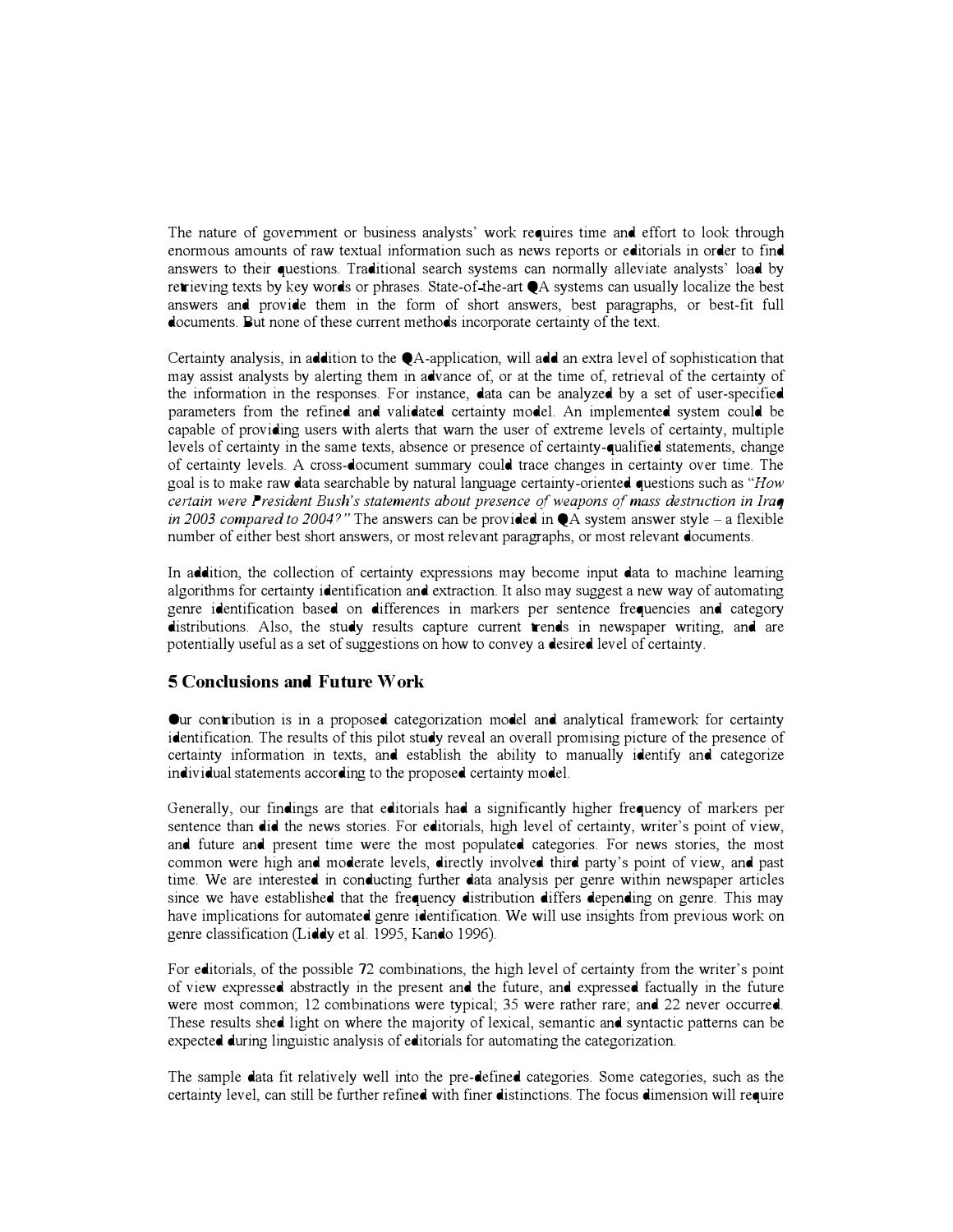further research. The study yielded a collection of explicit certainty markers which are to be further grouped and analyzed in terms of lexical, semantic and syntactic patterns.

We also plan to conduct a full-scale inter-coder reliability study with multiple annotators by adopting our online data collection facility, developed for a concurrent study of emotional subjective content (Rubin et al. 2004).

#### **6 Acknowledgements**

This research was made possible by the National Science Foundation East Asia Summer Institutes for US. Graduate Students Research Grant No. 0309745. The first author extends her gratitude to her host researchers, Dr. Kando and Dr. Adachi, for welcoming this effort at the National Institute of lnformatics, Tokyo, Japan. We are also grateful to the colleagues at Dr. Nakagawa's Language Informatics Laboratory, Information Technology Center at the University of Tokyo, and the researchers at Dr. Isahara's Computational Linguistics Group at the Communications Research Laboratory in Kyoto, Japan, for their comments and suggestions during the early stages of the research. We would especially like to thank Dr. Wiebe for her input in personal interactions at the 4lst Annual Meeting of the Association for Computational Linguistics in Sapporo, Japan in 2003.

#### **7 Bibliography**

Anick, P., Bergler, S. (1992) *Lexical structures for linguistic inference.* Lexical Semantics and Knowledge Representation. J. Pustejovsky and S. Bergler. Berlin, Springer Verlag: 121-135.

Banfield, A (1982) *Unspeakable Sentences.* Routledge and Kegan Paul, Boston

Bergler, S., Doandes, M, Gerard, C, Witte, R (2004) *Attributions.* AAA! Spring Symposium: Exploring Attitude and Affect in Text: Theories and Applications, Stanford, CA

Cappon, R. J. (2000) *The Associated Press Guide to News Writing*. Foster City, CA, IDG Books Worldwide Inc.

Chafe, W. (1986) *Evidentiality in English Conversation and Academic Writing.* Evidentiality: The Linguistic Coding of Epistemology. W. Chafe and J. Nichols. Norwood, New Jersey, Ablex Publishing Corporation. 20: 261-273.

Coates, J (1983) *The Semantics of the Modal Auxiliaries.* London & Canberra, Croom Helm.

Holmes, J (1990) *Hedges and boosters in women's and men's speech* Language and communication 10 (3): 185-205.

Hyland, K. (1998) *Hedging in Scientific Research Articles.* Amsterdam, Philadelphia, John Benjamin Publishing Company.

Kanda, N. (1996) *Text structure analysis based on human recognition: Cases of Japanese newspaper and English newspaper.* Bulletin of National Center for Science Information Systems, No. 8, pp.107-126 (Japanese)